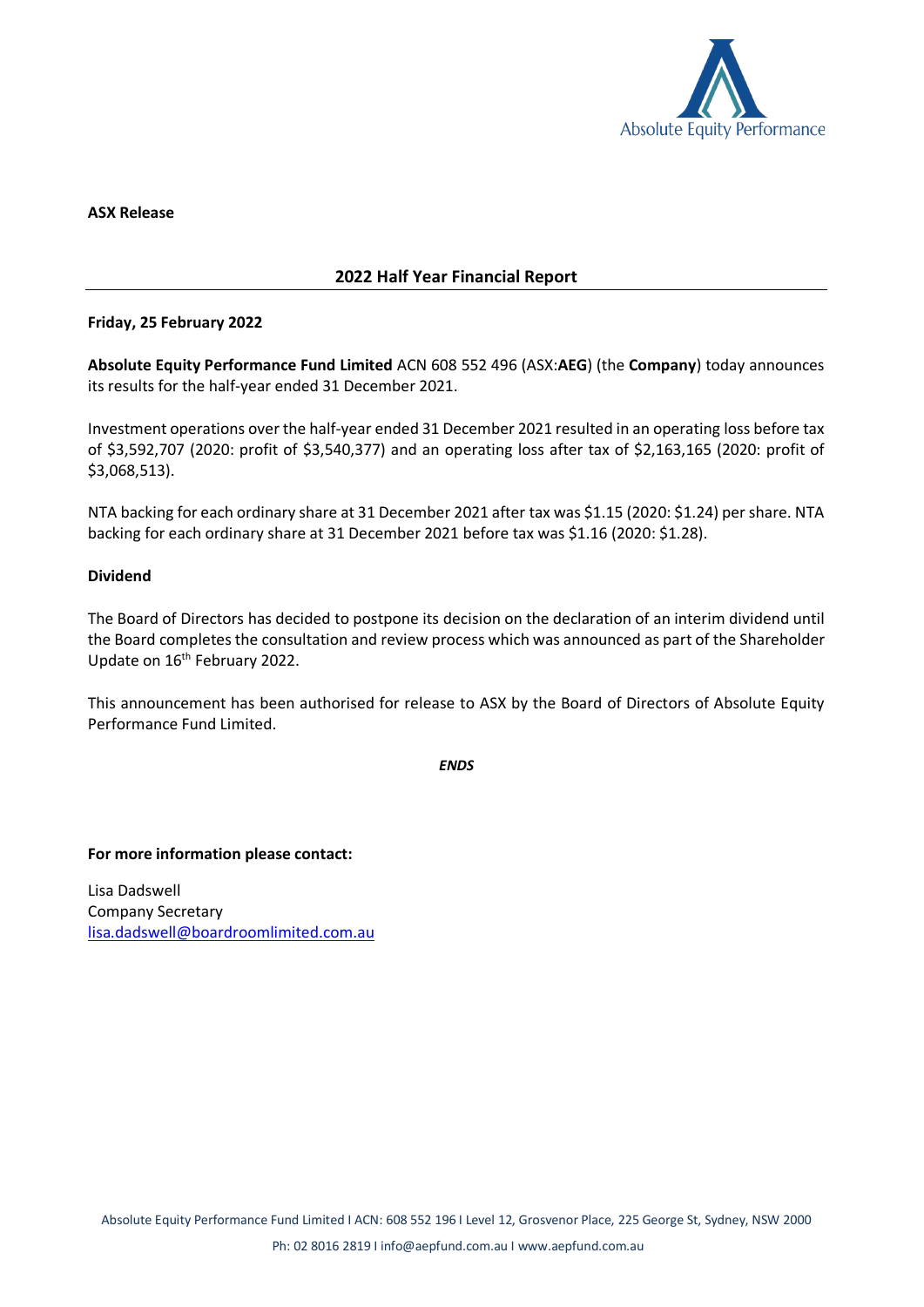# **ABSOLUTE EQUITY PERFORMANCE FUND LIMITED**

**ABN 17 608 552 496** 

**Appendix 4D Interim Financial Report for the half-year ended 31 December 2021**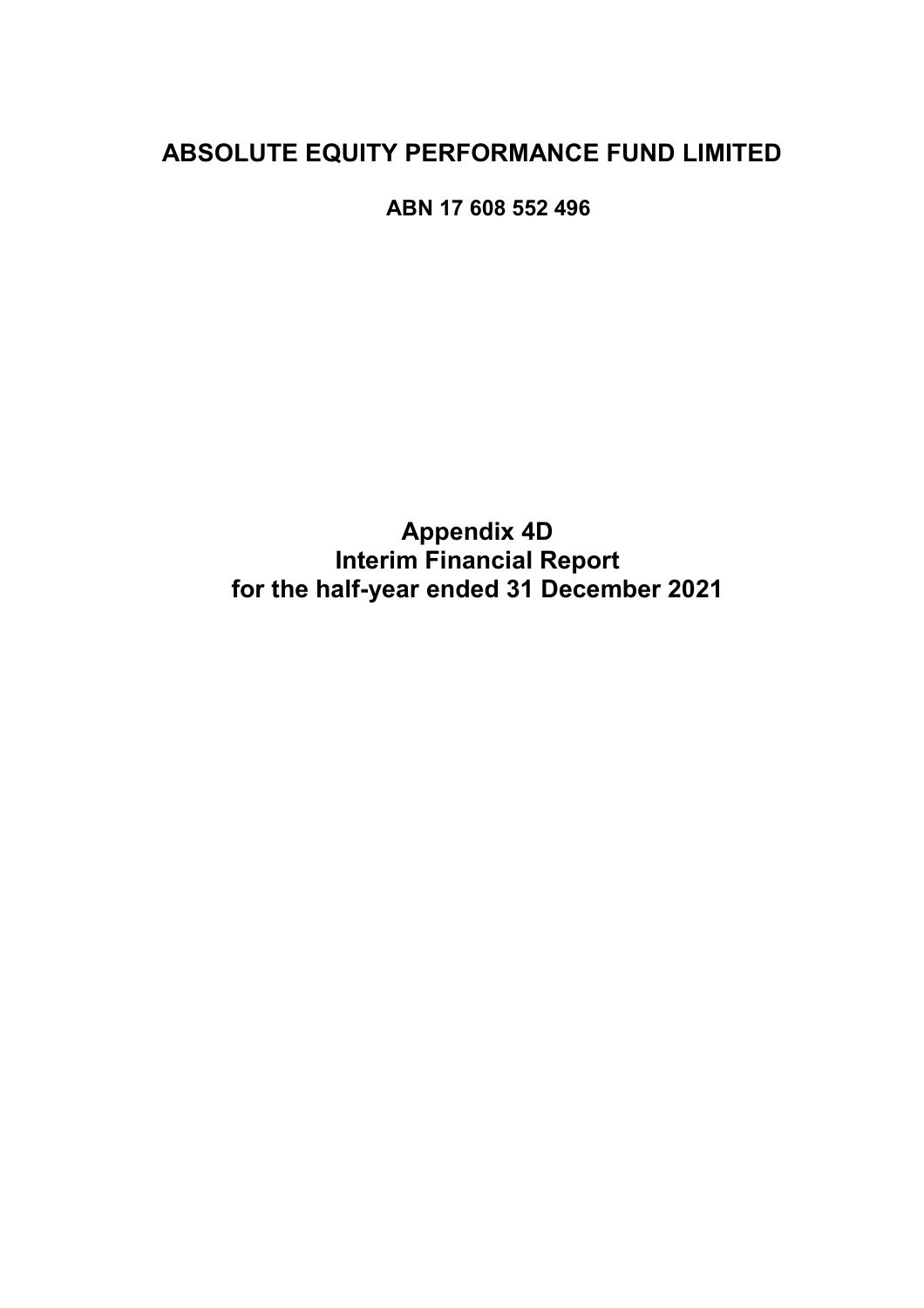# **Half-Year Report**

The Half-Year Report for Absolute Equity Performance Fund Limited ("AEG" or "the Company") is for the reporting period from 1 July 2021 to 31 December 2021.

| <b>Results</b>                                                               | 31<br><b>December</b><br>2021 | 31<br><b>December</b><br>2020<br>S | up/<br>down | %<br>movement |
|------------------------------------------------------------------------------|-------------------------------|------------------------------------|-------------|---------------|
| Revenue from ordinary activities                                             | 3,815,737                     | 11,625,554                         | down        | (67.18)       |
| (Loss)/ Profit before tax for the period                                     | (3,592,707)                   | 3,540,377                          | down        | (201.48)      |
| (Loss)/ Profit from ordinary activities after<br>tax attributable to members | (2, 163, 165)                 | 3,068,513                          | down        | (170.50)      |

*All comparisons are to the half-year ended 31 December 2020.* 

# **Dividends**

A fully franked final dividend of 2.6 cents per share in respect of the year ended 30 June 2021 was paid on 15 October 2021.

The Board of Directors has decided to postpone its decision on the declaration of an interim dividend until the Board completes the consultation and review process, as noted in the shareholder update announced on 16 February 2022.

# **Net Tangible Assets**

| NTA per share | 31 December<br>2021 | 31 December<br>2020 |  |
|---------------|---------------------|---------------------|--|
|               |                     | S                   |  |
| - before tax  | 1.16                | 1.28                |  |
| - after tax   | 1 15                | 1.24                |  |

# **On Market Buy-back**

On 12 July 2021, the Company announced it intended to undertake an on-market share buy-back of up to 10% of the Company's issued share capital or approximately 9.2 million ordinary shares within the next 12 months.

The Company appointed Morgans Financial Limited to act on behalf of the Company in relation to the share buy-back process and the earliest date of commencement was 28 July 2021.

Between 1 July 2021 and 31 December 2021, a total of 1,715,863 shares were bought-back. The Company announced on  $16<sup>th</sup>$  February 2022 that the buy-back will be paused during the consultation and review process.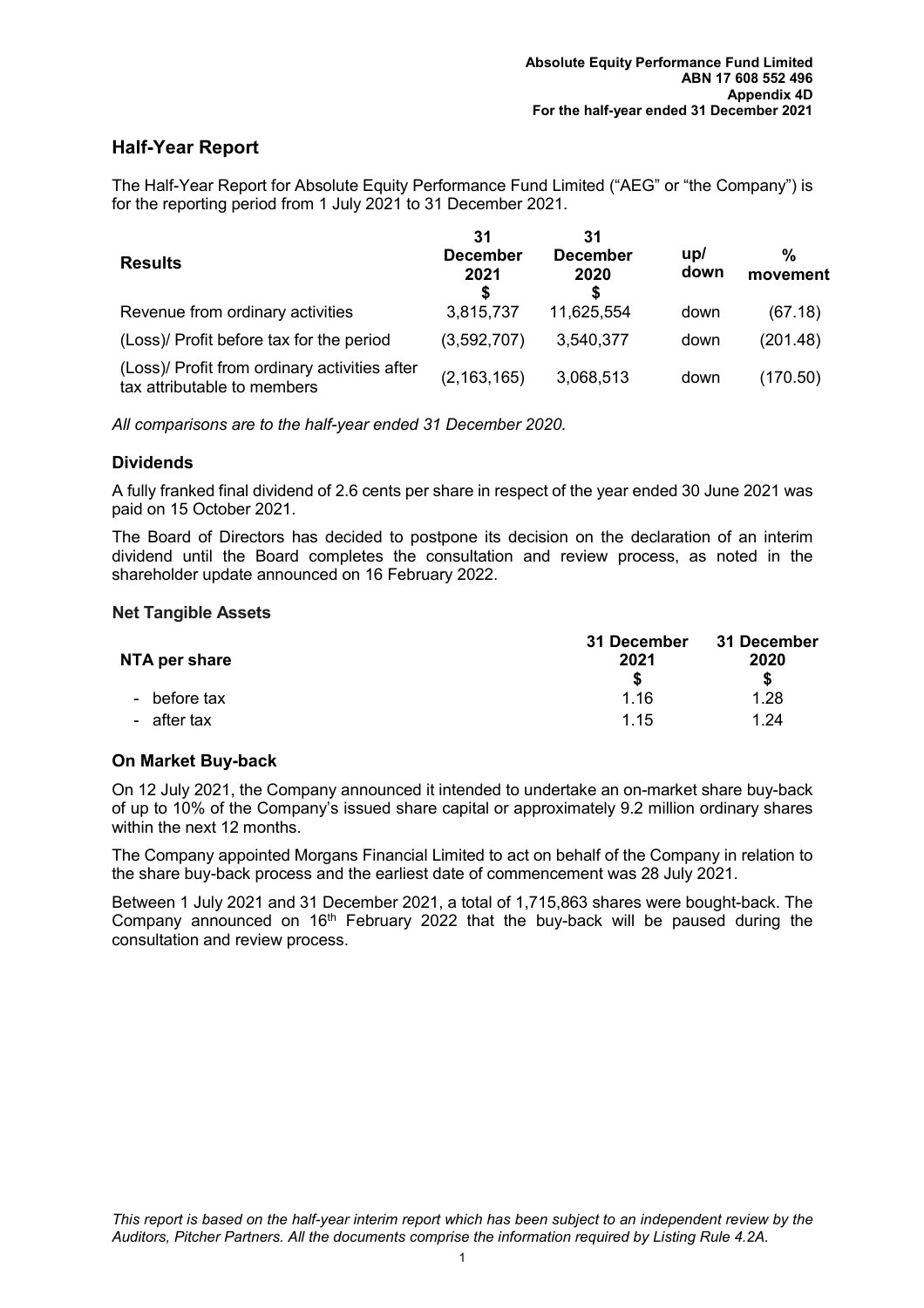# **Absolute Equity Performance Fund Limited**  ABN 17 608 552 496

# **Interim Financial Report for the half-year ended 31 December 2021**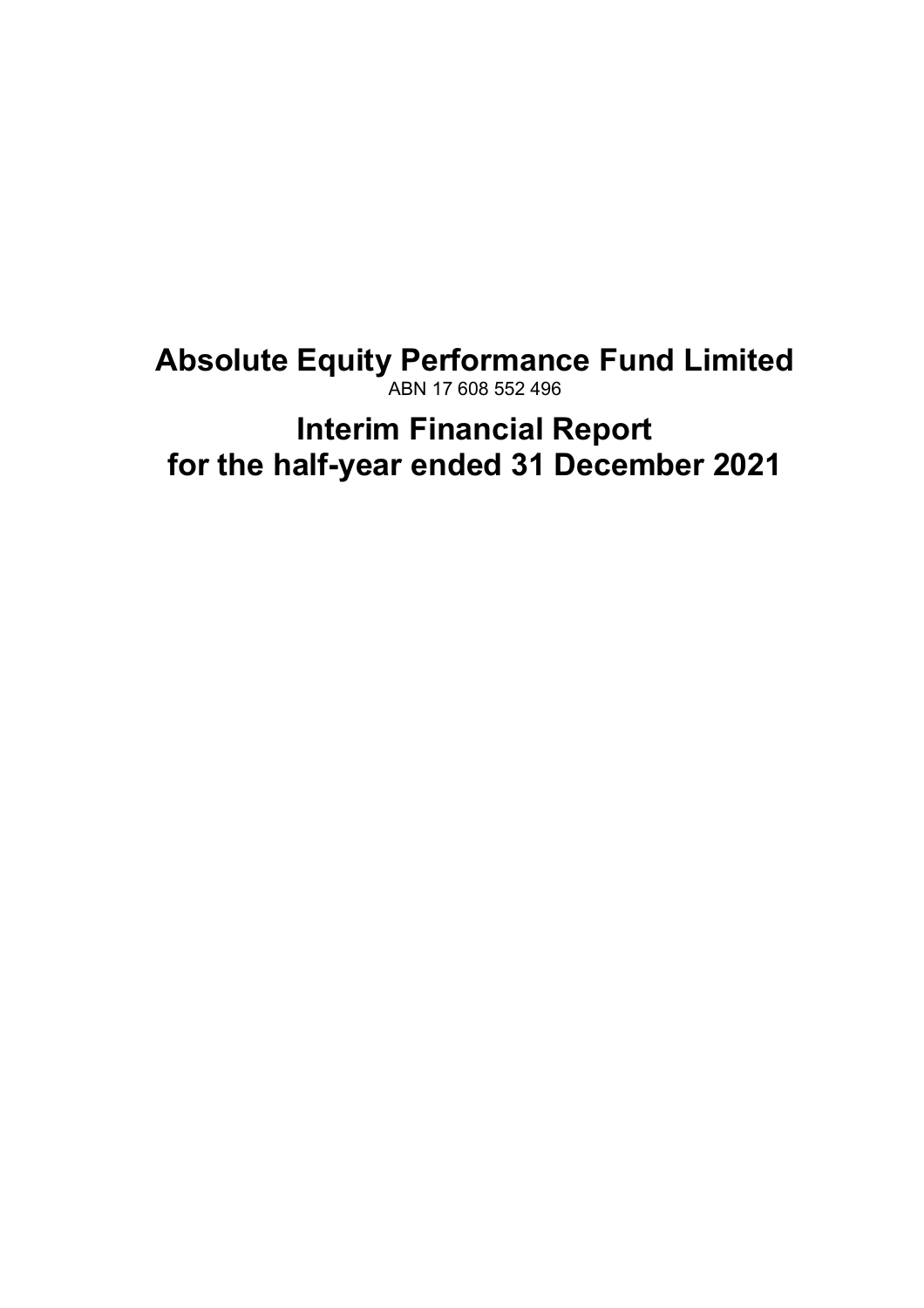# **Contents** Page

| <b>Corporate Directory</b>                                 |    |
|------------------------------------------------------------|----|
| Directors' Report                                          | 2  |
| Auditor's Independence Declaration                         | 4  |
| <b>Financial Statements</b>                                |    |
| Statement of Profit or Loss and Other Comprehensive Income | 5  |
| <b>Statement of Financial Position</b>                     | 6  |
| Statement of Changes in Equity                             |    |
| <b>Statement of Cash Flows</b>                             | 8  |
| Notes to the Financial Statements                          | 9  |
| Directors' Declaration                                     | 13 |
| Independent Auditor's Review Report to the Shareholders    | 14 |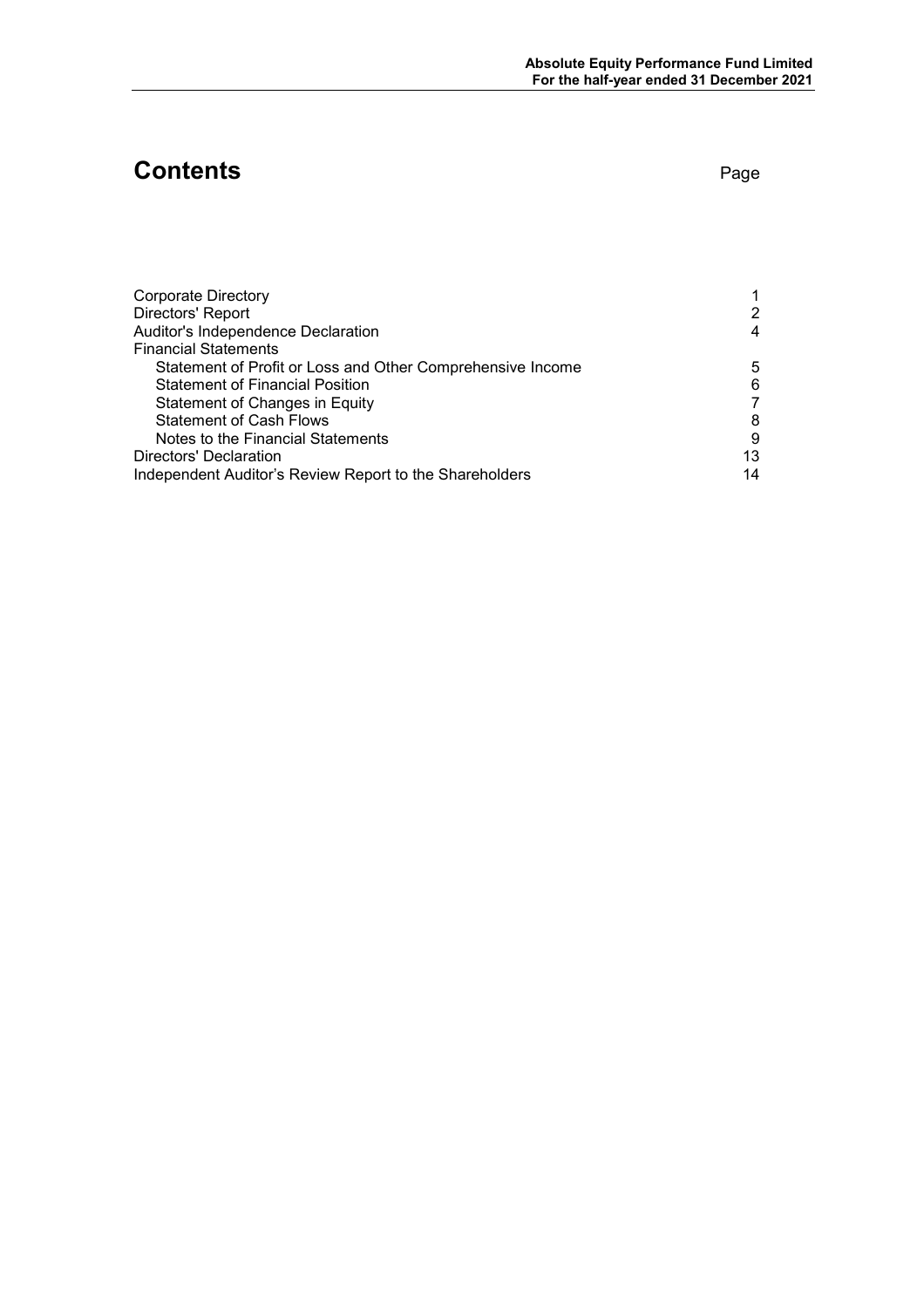# **Corporate Directory**

| <b>Directors</b>          | Marc Fisher<br>Andrew Reeve-Parker<br>Raymond Da Silva Rosa<br>Peter Lanham<br>Will Harrison<br>Daniel Liptak                              | Chairman & Managing Director<br>Independent Director (resigned 30 November 2021)<br>Independent Director (resigned 27 January 2022)<br>Independent Director (resigned 30 November 2021)<br>Independent Director (appointed 30 November 2021)<br>Independent Director (appointed 27 January 2022) |
|---------------------------|--------------------------------------------------------------------------------------------------------------------------------------------|--------------------------------------------------------------------------------------------------------------------------------------------------------------------------------------------------------------------------------------------------------------------------------------------------|
| <b>Secretary</b>          | Lisa Dadswell                                                                                                                              |                                                                                                                                                                                                                                                                                                  |
| <b>Investment Manager</b> | Level 1<br>9 Queen Street<br>Melbourne Victoria 3000                                                                                       | Bennelong Long Short Equity Management Pty Limited                                                                                                                                                                                                                                               |
| <b>Registered Office</b>  | Absolute Equity Performance Fund Limited<br>Level 12, Grosvenor Place<br>225 George Street<br>Sydney NSW 2000<br>Telephone: (02) 8016 2819 |                                                                                                                                                                                                                                                                                                  |
| <b>Auditor</b>            | <b>Pitcher Partners</b><br>Level 16, Tower 2 Darling Park<br>201 Sussex Street<br>Sydney NSW 2000<br>Telephone: (02) 9221 2099             |                                                                                                                                                                                                                                                                                                  |
| <b>Share Register</b>     | Boardroom Pty Limited<br>Level 12, 225 George Street<br>Sydney NSW 2000<br>Telephone: (02) 9290 9600<br>Fax: (02) 9279 0664                |                                                                                                                                                                                                                                                                                                  |
| <b>Share Exchange</b>     | Australian Securities Exchange (ASX)<br>The home exchange is Sydney<br>ASX code: AEG                                                       |                                                                                                                                                                                                                                                                                                  |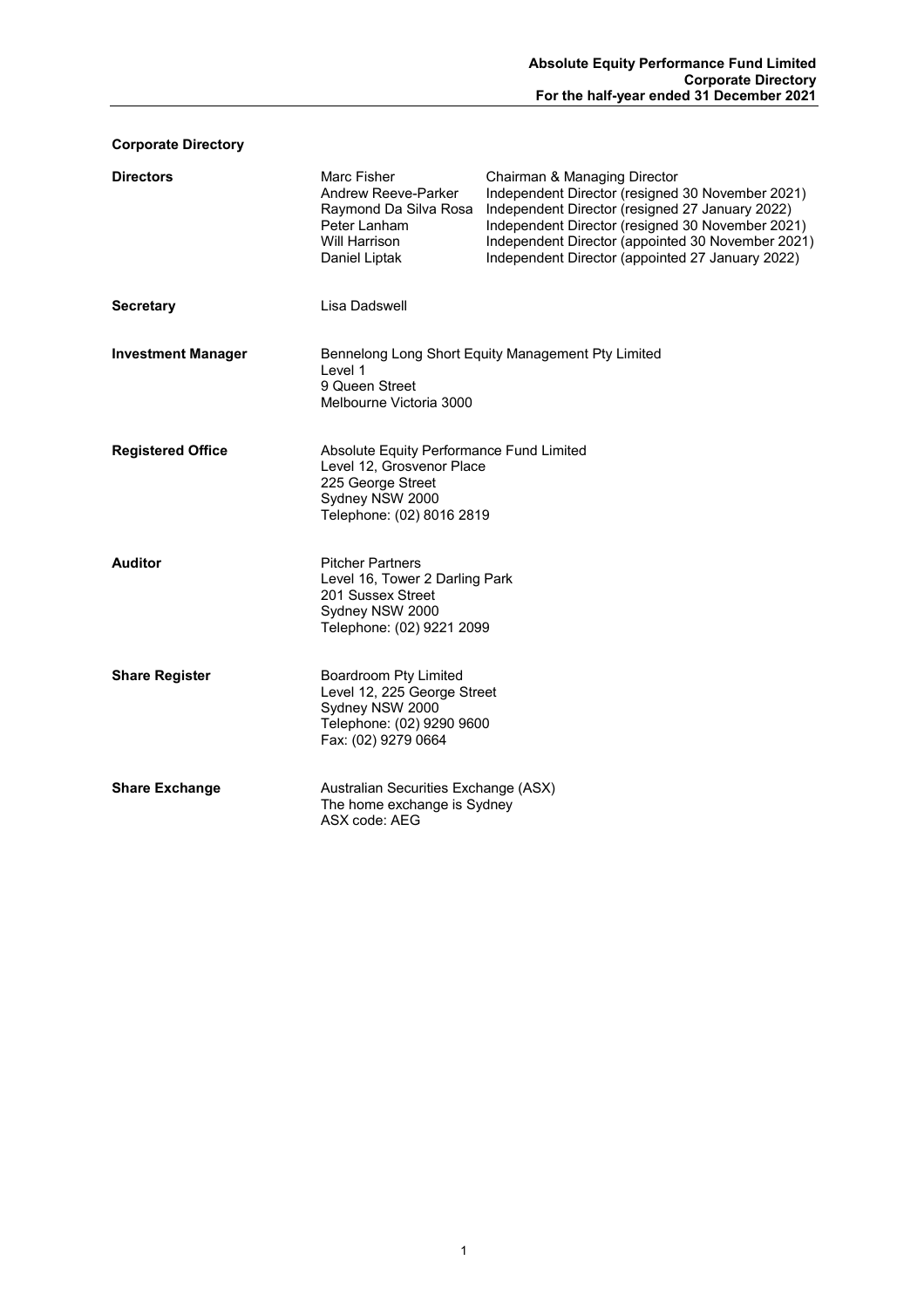#### **Directors' Report**

The Directors present their report together with the interim financial report of Absolute Equity Performance Fund Limited ("the Company") for the half-year ended 31 December 2021.

Absolute Equity Performance Fund Limited is a Company limited by shares and is incorporated in Australia.

#### **Directors**

The following persons held office as Directors during the period and up to the date of this report:

| Marc Fisher           | Chairman & Managing Director                      |
|-----------------------|---------------------------------------------------|
| Andrew Reeve-Parker   | Independent Director (resigned 30 November 2021)  |
| Raymond Da Silva Rosa | Independent Director (resigned 27 January 2022)   |
| Peter Lanham          | Independent Director (resigned 30 November 2021)  |
| Will Harrison         | Independent Director (appointed 30 November 2021) |
| Daniel Liptak         | Independent Director (appointed 27 January 2022)  |

#### **Principal Activity**

The Company was established to provide investors with the opportunity to invest in a diversified portfolio of Australian listed equities, with the aim of achieving positive returns regardless of share market performance, through an "equity market neutral" style of investing. The Company's objective is to deliver absolute returns through capital growth and income regardless of market movements.

There have been no significant changes in the Company's principal activities during the period and no change is anticipated in the future.

#### **Review of Operations**

The Company invests predominantly in S&P/ASX100 and other large capitalisation Australian listed companies. The investment will seek to provide long-term capital growth with, when possible, a steady dividend yield, franked to the maximum extent possible.

Investment operations over the half-year ended 31 December 2021 resulted in an operating loss before tax of \$3,592,707 (2020: profit of \$3,540,377) and an operating loss after tax of \$2,163,165 (2020: profit of \$3,068,513).

Asset backing for each ordinary share at 31 December 2021 after tax was \$1.15 (2020: \$1.24) per share. Asset backing for each ordinary share at 31 December 2021 before tax was \$1.16 (2020: \$1.28).

#### **On Market Buy-Back**

On 12 July 2021, the Company announced it intended to undertake an on-market share buy-back of up to 10% of the Company's issued share capital or approximately 9.2 million ordinary shares within the next 12 months.

The Company appointed Morgans Financial Limited to act on behalf of the Company in relation to the share buyback process and the earliest date of commencement was 28 July 2021.

Between 1 July 2021 and 31 December 2021, a total of 1,715,863 shares were bought-back. The Company announced on 16th February 2022 that the buy-back will be paused during the consultation and review process.

#### **Coronavirus ("Covid-19")**

The Covid-19 pandemic remains a major global issue, and is likely to have ongoing impact on the market value of equity markets and future earnings from assets. The Directors will continue to review the situation, and the Company's investment portfolio as new information emerges.

#### **Dividend**

Dividends paid or declared for payment during the period are as follows:

Fully franked dividend of 2.6 cents per share paid on 15 October 2021 \$2,394,491

The Board of Directors has decided to postpone its decision on the declaration of an interim dividend until the Board completes the consultation and review process as noted in the shareholder update announced on 16 February 2022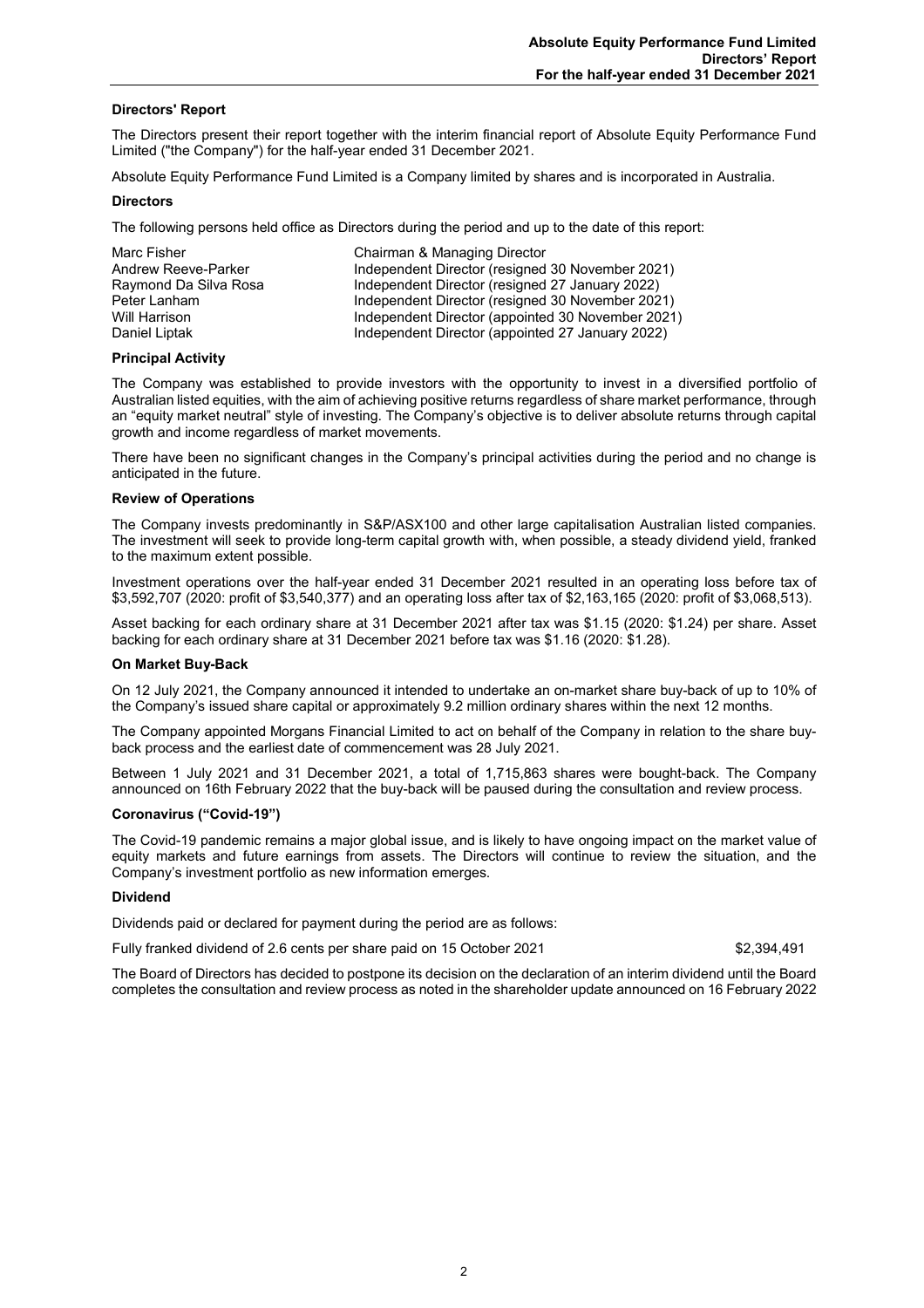### **Events Occurring after the Reporting Period**

On 16 February 2022, the Company announced that a consultation and review process, including the appointment of legal counsel, had begun in relation to the continuation of the Company as a listed entity.

On 27 January 2022, Daniel Liptak replaced Raymond Da Silva Rosa as a Non-Executive Director of the Company.

Apart from the above, no other matter or circumstance has occurred subsequent to the period end that would materially affect the half-year financial report.

#### **Rounding of Amounts to Nearest Dollar**

In accordance with ASIC Corporations (rounding in Directors' Reports) Instrument 2016/191, the amounts in the Directors' Report have been rounded to the nearest dollar unless otherwise specified.

#### **Auditor's Independence Declaration**

A copy of the Auditor's independence declaration as required under section 307C of the *Corporations Act 2001* in relation to the review for the half-year is set out on page 4 of this financial report.

This report is made in accordance with a resolution of the Board of Directors.

Marli

Marc Fisher Chairman

Sydney 25 February 2022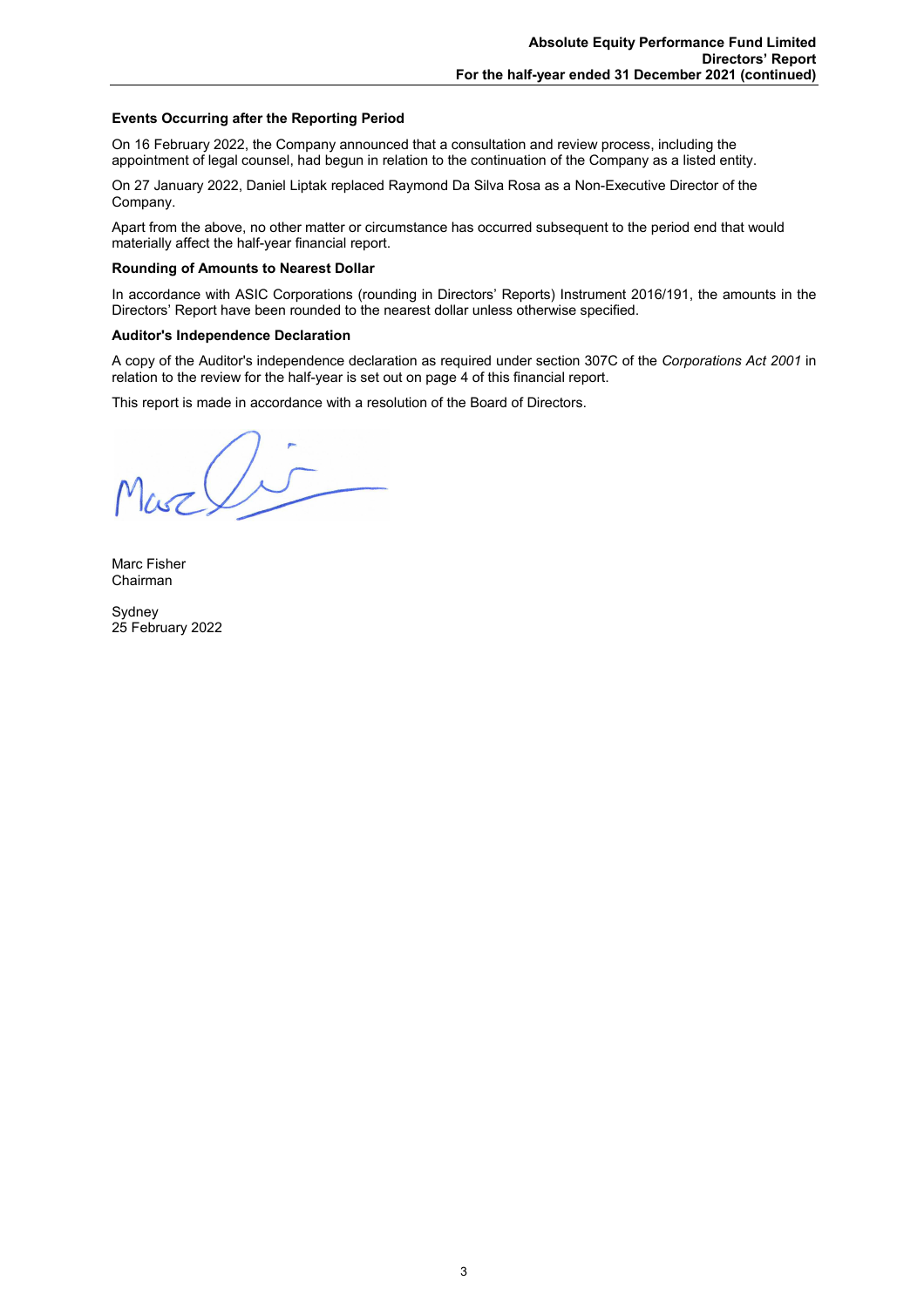

Level 16, Tower 2 Darling Park 201 Sussex Street Sydney NSW 2000

Postal Address GPO Box 1615 Sydney NSW 2001

*p.* +61 2 9221 2099 *e.* sydneypartners@pitcher.com.au

# **Auditor's Independence Declaration To the Directors of Absolute Equity Performance Fund Limited ABN 17 608 552 496**

In relation to the independent auditor's review of Absolute Equity Performance Fund Limited for the period ended 31 December 2021, to the best of my knowledge and belief there have been:

- (i) no contraventions of the auditor's independence requirements of the *Corporations Act 2001*; and
- (ii) no contraventions of APES 110 *Code of Ethics for Professional Accountants (including Independence Standards).*

**C I Chandran** Partner

**Pitcher Partners** Sydney

25 February 2022

**Adelaide Brisbane Melbourne Newcastle Perth Sydney**

**Pitcher Partners is an association of independent firms.**



An independent New South Wales Partnership. ABN 17 795 780 962. Liability limited by a scheme approved under Professional Standards Legislation. Pitcher Partners is a member of the global network of Baker Tilly International Limited, the members of which **pitcher.com.au**<br>are separate and independent legal entities.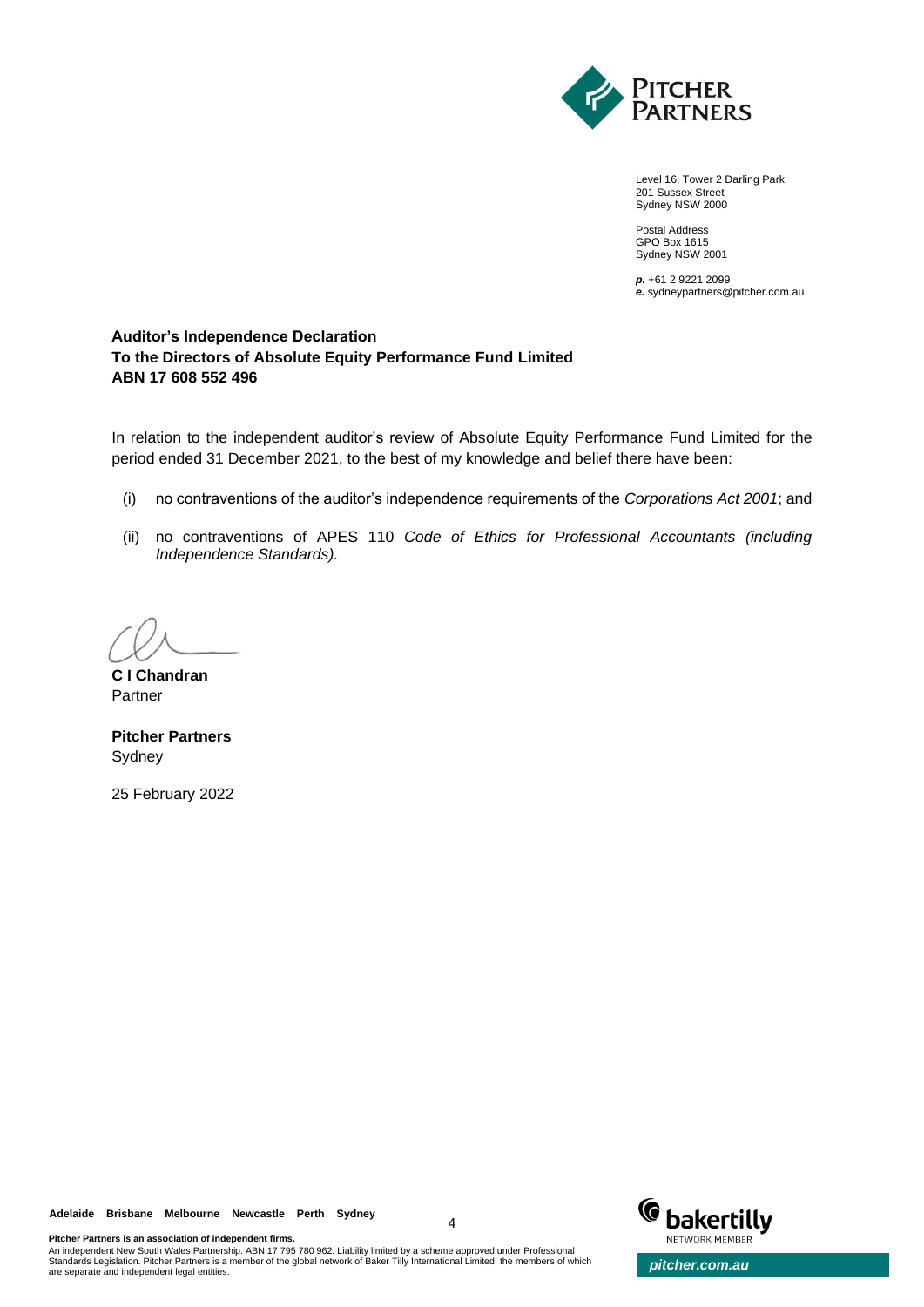| Statement of Profit or Loss and Other Comprehensive Income                                                 |             |                                 |                   |
|------------------------------------------------------------------------------------------------------------|-------------|---------------------------------|-------------------|
|                                                                                                            |             | 31 December 31 December<br>2021 | 2020              |
|                                                                                                            | <b>Note</b> | \$                              | \$                |
| <b>Investment Income from Ordinary Activities</b>                                                          |             |                                 |                   |
| Net realised gains on disposal of investments                                                              |             | 7,176,420                       | 17,960,412        |
| Net unrealised (losses)/ gains on market value movement of investments                                     |             | (6,021,241)                     | (9, 113, 862)     |
| Interest income received                                                                                   |             | 6,061                           | 19,498            |
| Dividend income received                                                                                   |             | 2,654,497                       | 2,759,506         |
|                                                                                                            |             |                                 |                   |
| <b>Total Income</b>                                                                                        |             | <u>3,815,737 </u>               | <u>11,625,554</u> |
| <b>Expenses</b>                                                                                            |             |                                 |                   |
| Management fees                                                                                            |             | (832, 364)                      | (957, 813)        |
| Performance fees                                                                                           |             |                                 | (914, 956)        |
| Administration fees                                                                                        |             | (26, 310)                       | (25,902)          |
| Prime broker fees                                                                                          |             | (2,083)                         | (3, 145)          |
| Stock loan fees                                                                                            |             | (479,423)                       | (685, 174)        |
| Dividends paid on borrowed stock                                                                           |             | (5,443,206)                     | (4,697,743)       |
| Interest expense                                                                                           |             | (129, 772)                      | (156,949)         |
| Legal fees                                                                                                 |             | (5,236)                         | (101,940)         |
| Brokerage commission                                                                                       |             | (194, 971)                      | (230, 836)        |
| Accounting fees                                                                                            |             | (15, 400)                       | (77, 110)         |
| Share registry fees                                                                                        |             | (42, 322)                       | (19, 347)         |
| Tax fees                                                                                                   |             | (8,531)                         | (29, 871)         |
| Directors' fees                                                                                            |             | (47,500)                        | (47,500)          |
| Secretarial fees                                                                                           |             | (13, 838)                       | (16, 689)         |
| ASX fees                                                                                                   |             | (51,933)                        | (30, 492)         |
| Audit fees                                                                                                 |             | (45,167)                        | (47, 929)         |
| Other expenses                                                                                             |             | (70, 388)                       | (41, 781)         |
| <b>Total Expenses</b>                                                                                      |             | (7,408,444)                     | (8,085,177)       |
| Net (Loss)/ Profit Before Income Tax                                                                       |             | (3,592,707)                     | 3,540,377         |
| Income tax benefit/ (expense)                                                                              |             | 1,429,542                       | <u>(471,864)</u>  |
| Net (Loss)/ Profit for the Period After Income Tax                                                         |             | (2, 163, 165)                   | <u>3,068,513</u>  |
| <b>Other Comprehensive (Loss)/ Income</b><br>Other comprehensive (loss)/ income for the period, net of tax |             |                                 |                   |
| Total Comprehensive (Loss)/ Income for the Period                                                          |             | (2, 163, 165)                   | 3,068,513         |
|                                                                                                            |             |                                 |                   |
|                                                                                                            |             | <b>Cents</b>                    | Cents             |
| (Loss)/ Earnings per share for profit attributable to the                                                  |             |                                 |                   |
| ordinary equity holders of the Company:                                                                    |             |                                 |                   |
| Basic and diluted (loss)/ earnings per share                                                               | 6(a)        | (2.36)                          | 3.33              |

The above Statement of Profit or Loss and other Comprehensive Income should be read in conjunction with the accompanying notes.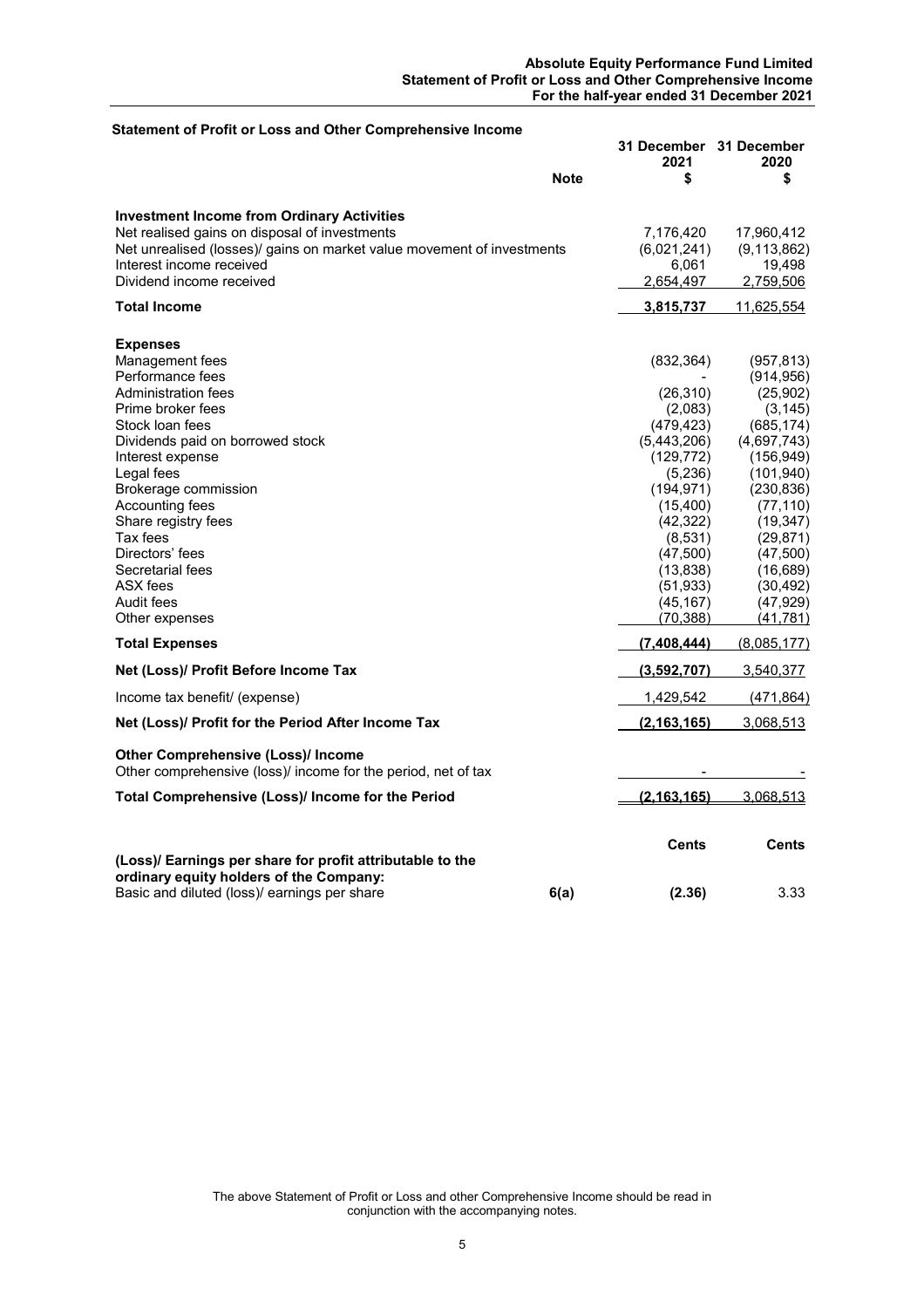#### **Statement of Financial Position**

|                                                                                                                   | <b>Note</b> | 31 December<br>2021<br>\$                  | 30 June<br>2021<br>\$                    |
|-------------------------------------------------------------------------------------------------------------------|-------------|--------------------------------------------|------------------------------------------|
| <b>Assets</b>                                                                                                     |             |                                            |                                          |
| Cash and cash equivalents<br>Trade and other receivables<br>Financial assets at fair value through profit or loss | 3           | 96,913,877<br>167,315<br>222,242,521       | 102,100,037<br>1,151,068<br>240,805,494  |
| <b>Total Assets</b>                                                                                               |             | 319,323,713                                | 344,056,599                              |
| <b>Liabilities</b>                                                                                                |             |                                            |                                          |
| Trade and other payables<br>Financial liabilities at fair value through profit or loss<br>Deferred tax liability  | 3           | 685,088<br>214,082,953<br>849,085          | 1,071,520<br>230,670,165<br>2,278,627    |
| <b>Total Liabilities</b>                                                                                          |             | 215,617,126                                | 234,020,312                              |
| <b>Net Assets</b>                                                                                                 |             | 103.706.587                                | 110.036.287                              |
| <b>Equity</b>                                                                                                     |             |                                            |                                          |
| Issued capital<br><b>Accumulated losses</b><br>Profits reserve                                                    | 5           | 97,768,664<br>(30, 998, 041)<br>36,935,964 | 99,540,708<br>(25,682,528)<br>36,178,107 |
| <b>Total Equity</b>                                                                                               |             | 103,706,587                                | <u>110,036,287</u>                       |

The above Statement of Financial Position should be read in conjunction with the accompanying notes.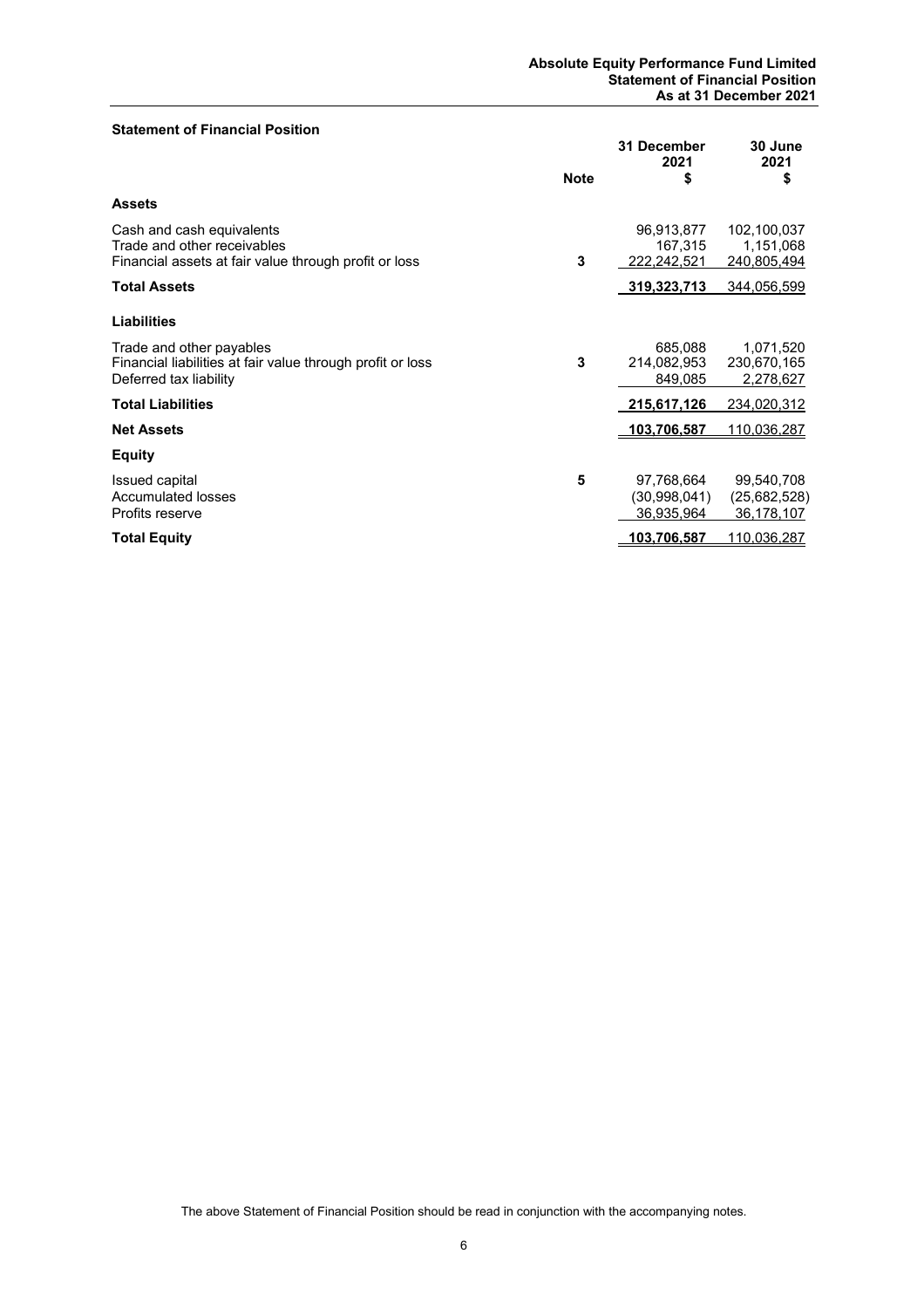# **Statement of Changes in Equity**

|                                                   | <b>Issued</b><br>Capital | <b>Profits</b><br><b>Reserve</b><br>S | (Accumulated<br>Losses)      | Total<br>equity |
|---------------------------------------------------|--------------------------|---------------------------------------|------------------------------|-----------------|
| Balance at 1 July 2021                            | 99,540,708               | 36,178,107                            | (25,682,528) 110,036,287     |                 |
| Loss for the period                               |                          |                                       | (2, 163, 165)                | (2, 163, 165)   |
| Other comprehensive (loss)/ income for the period |                          |                                       |                              |                 |
| Transfer of profits during the period             |                          | 3,152,348                             | (3, 152, 348)                |                 |
| Transactions with owners:                         |                          |                                       |                              |                 |
| Dividend paid                                     |                          | (2,394,491)                           |                              | (2,394,491)     |
| Shares bought-back                                | (1,772,044)              |                                       |                              | (1,772,044)     |
| <b>Balance at 31 December 2021</b>                | 97,768,664               | 36,935,964                            | (30,998,041) 103,706,587     |                 |
| Balance at 1 July 2020                            | 99,604,773               | 26,036,787                            | (12, 192, 471) 113, 449, 089 |                 |
| Profit for the period                             |                          |                                       | 3,068,513                    | 3,068,513       |
| Other comprehensive income for the period         |                          |                                       |                              |                 |
| Transfer of profits during the period             |                          | 14,930,303                            | (14,930,303)                 |                 |
| Transactions with owners:                         |                          |                                       |                              |                 |
| Dividend paid                                     |                          | (2,394,491)                           |                              | (2,394,491)     |
| Shares bought-back                                | (64, 085)                |                                       |                              | (64, 085)       |
| <b>Balance at 31 December 2020</b>                | 99.540.688               | 38,572,599                            | (24,054,261) 114,059,026     |                 |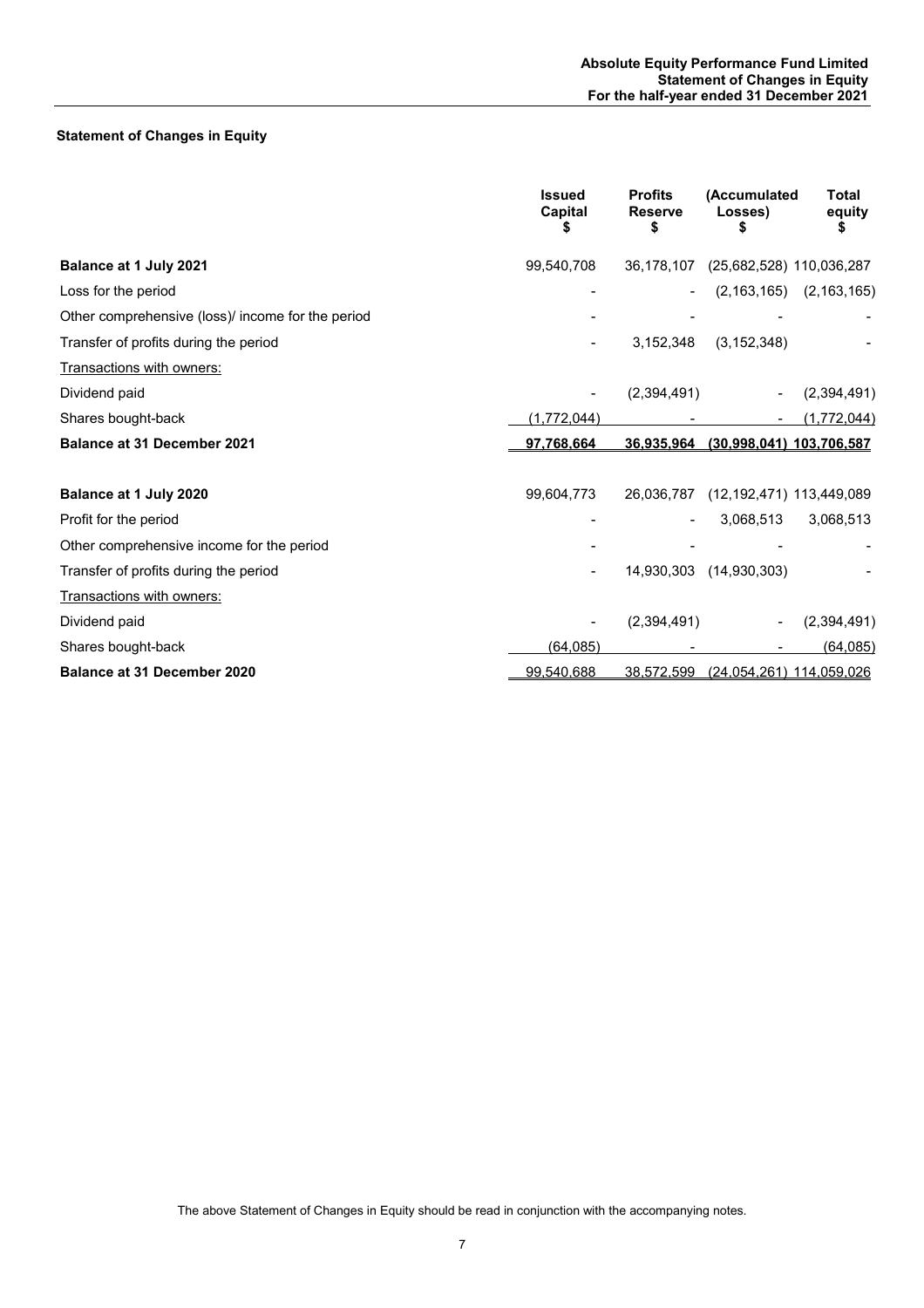#### **Statement of Cash Flows**

|                                                                    | 2021<br>S      | 31 December 31 December<br>2020<br>\$ |
|--------------------------------------------------------------------|----------------|---------------------------------------|
| <b>Cash Flows from Operating Activities</b>                        |                |                                       |
| Proceeds from sale of investments                                  | 89,350,531     | 119,891,153                           |
| Payment for investments                                            | (85, 737, 969) | (110, 754, 889)                       |
| Interest received                                                  | 5,734          | 20,702                                |
| Dividends received                                                 | 3,082,578      | 3,876,170                             |
| Dividends paid on borrowed stock                                   | (5,798,976)    | (4, 433, 377)                         |
| Interest paid                                                      | (129,627)      | (126, 345)                            |
| Management fees paid                                               | (842, 534)     | (959, 833)                            |
| Performance fees paid                                              |                | (4, 535, 827)                         |
| Payment for other expenses                                         | (949,362)      | (1,415,630)                           |
| Net Cash (Used in)/ Provided by Operating Activities               | (1,019,625)    | 1,562,124                             |
| <b>Cash Flows from Financing Activities</b>                        |                |                                       |
| Shares bought-back                                                 | (1,772,044)    | (64, 085)                             |
| Dividend paid                                                      | (2,394,491)    | (2,394,491)                           |
| <b>Net Cash (Used in) Financing Activities</b>                     | (4, 166, 535)  | (2,458,576)                           |
|                                                                    |                |                                       |
| Net (Decrease) in Cash and Cash Equivalents Held                   | (5, 186, 160)  | (896, 452)                            |
| Cash and cash equivalents at the beginning of the financial period | 102,100,037    | <u>118,093,156</u>                    |
| Cash and cash equivalents at end of financial period               | 96,913,877     | 117,196,704                           |

The above Statement of Cash Flows should be read in conjunction with the accompanying notes.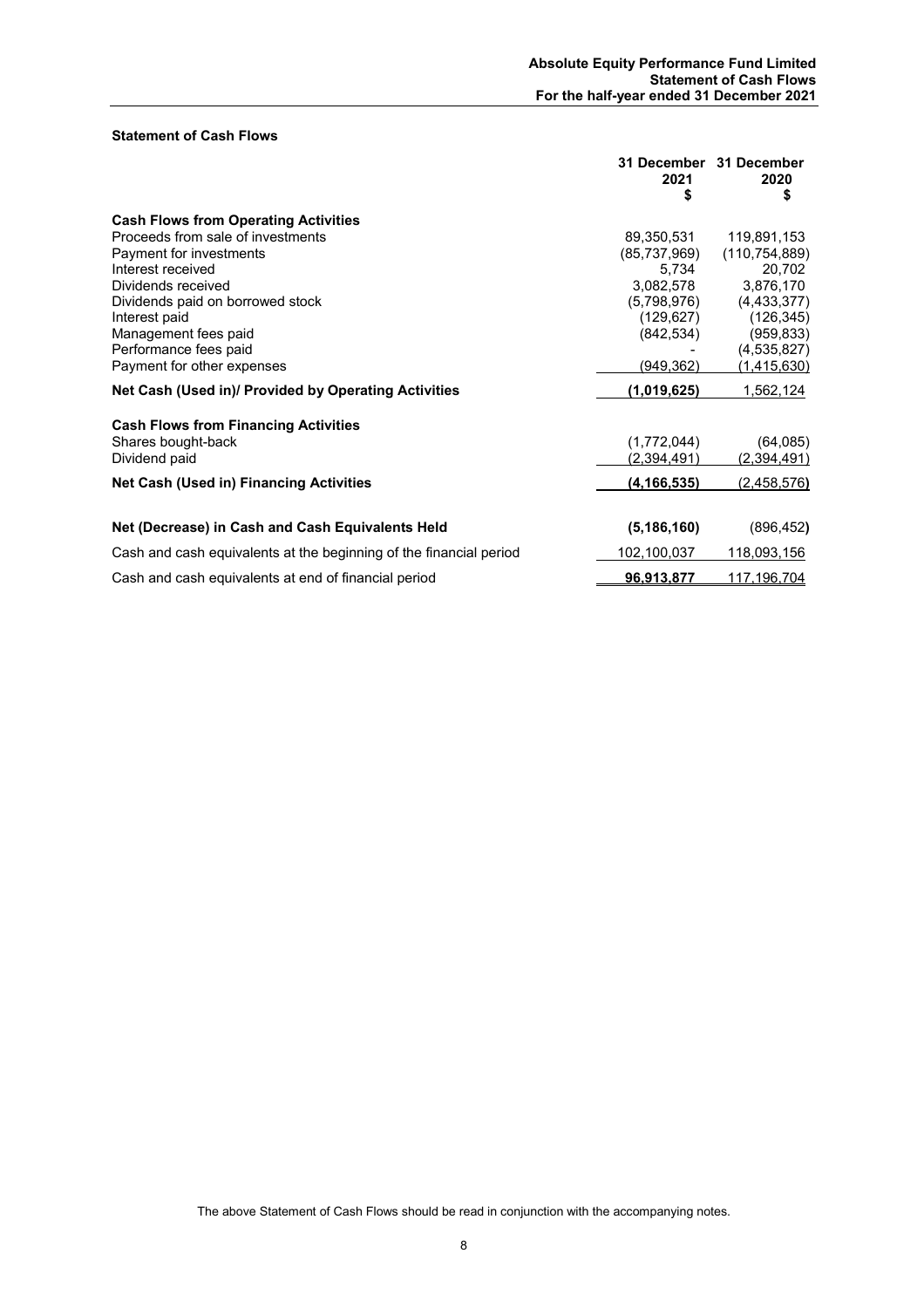#### **1 Significant Accounting Policies**

The principal accounting policies adopted in the preparation of these interim financial statements are set out below.

The interim financial statements were authorised for issue on 25 February 2022 by the Board of Directors.

#### **Basis of Preparation**

These interim financial statements for the half-year reporting period ended 31 December 2021 have been prepared in accordance with Australian Accounting Standard AASB 134 *Interim Financial Reporting* and the Corporations Act 2001. The interim financial statements of the Company also comply with IAS 34 *Interim Financial Reporting* as issued by the International Accounting Standards Board (IASB).

These interim financial statements do not include all the notes of the type normally included in an annual financial report. Accordingly, this report is to be read in conjunction with the annual report for the year ended 30 June 2021 and any public announcements made by the Company during the interim reporting period in accordance with the continuous disclosure requirements of the *Corporations Act 2001*.

The interim financial statements have been prepared on an accrual basis and are based on historical costs modified by the revaluation of selected non-current assets, financial assets and financial liabilities for which the fair value basis of accounting has been applied.

In accordance with ASIC Corporations (rounding in Directors' Reports) Instrument 2016/191, the amounts in the Directors' Report have been rounded to the nearest dollar unless otherwise specified.

#### **Going Concern**

The directors are satisfied that the Company has sufficient resources to continue in operation for the foreseeable future, a period of not less than 12 months from the date of this report. Accordingly, they continue to adopt the going concern basis in preparing the interim financial statements.

#### **New and Amended Accounting Standards Adopted**

There are no standards, interpretations or amendments to existing standards that are effective for the first time for the financial year beginning 1 July 2021 that have a material impact on the amounts recognised in the prior periods or will affect the current or future periods.

#### **New and Amended Accounting Standards not Adopted**

A number of new standards, amendments to standards and interpretations are effective for annual periods beginning on or after 1 January 2022 and have not been early adopted in preparing these condensed financial statements. None of these are expected to have a material effect on the financial statements of the Company.

|              |                                                                                         | 31 December 31 December<br>2021<br>S | 2020<br>\$ |
|--------------|-----------------------------------------------------------------------------------------|--------------------------------------|------------|
| $\mathbf{2}$ | <b>Dividends</b>                                                                        |                                      |            |
| (a)          | <b>Dividends Paid</b>                                                                   |                                      |            |
|              | 2021 fully franked final dividend of 2.6 cents per share<br>$(2020: 2.6 \text{ cents})$ | 2.394.491                            | 2,394,491  |
|              |                                                                                         | 2.394.491                            | 2.394.491  |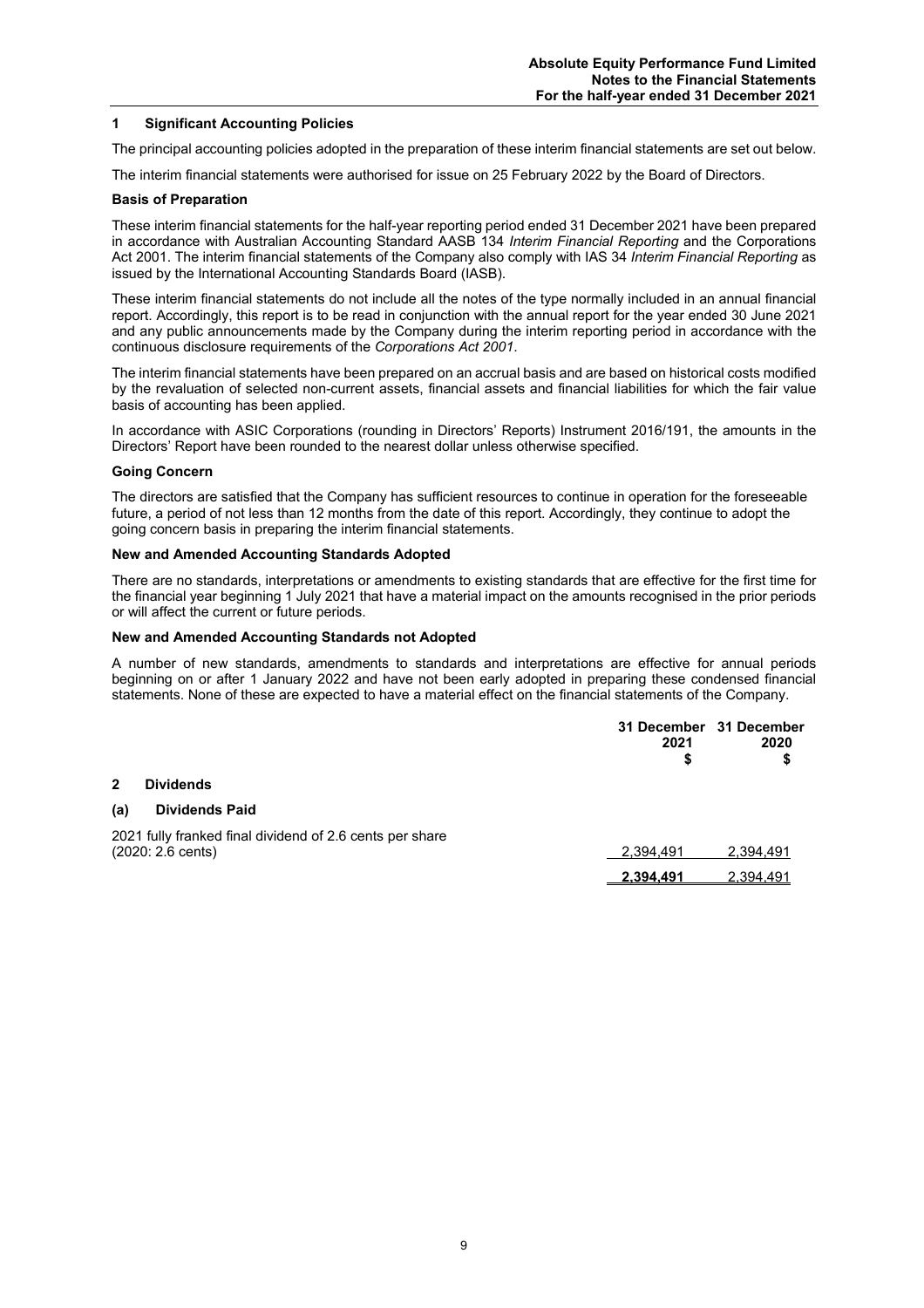### **2 Dividends (continued)**

#### **(b) Dividends Not Recognised at the End of the Period**

The Board of Directors has decided to postpone its decision on the declaration of an interim dividend until the Board completes the consultation and review process, as noted in the shareholder update announced on 16 February 2022 (2021: \$2,394,491).

#### **3 Fair Value Measurements**

The Company measures and recognises its financial assets and liabilities at fair value through profit or loss ("FVTPL") on a recurring basis.

#### **(a) Fair Value Hierarchy**

AASB 13: *Fair Value Measurement* requires the disclosure of fair value information using a fair value hierarchy reflecting the significance of the inputs in making the measurements. The fair value hierarchy consists of the following levels:

- Quoted prices (unadjusted) in active markets for identical assets or liabilities (level 1);
- Inputs other than quoted prices included within Level 1 that are observable for the asset or liability, either directly (as prices) or indirectly (derived from prices) (level 2); and
- Inputs for the asset or liability that are not based on observable market data (unobservable inputs) (level 3).

### *(i) Recognised Fair Value Measurements*

The following table presents the Company's assets and liabilities measured and recognised at fair value.

| At 31 December 2021                            | Level 1            | Level 2<br>S  | Level 3      | <b>Total</b><br>S  |
|------------------------------------------------|--------------------|---------------|--------------|--------------------|
| <b>Financial assets at FVTPL</b>               |                    |               |              |                    |
| Australian listed equity securities            | 222,242,521        |               |              | 222,242,521        |
| <b>Total financial assets</b>                  | <u>222,242,521</u> |               |              | <u>222.242.521</u> |
| <b>Financial liabilities at FVTPL</b>          |                    |               |              |                    |
| Australian listed equity securities sold short | 214,082,953        |               |              | 214,082,953        |
| <b>Total financial liabilities</b>             | <u>214.082.953</u> |               |              | <u>214,082,953</u> |
| At 30 June 2021                                | Level 1<br>\$      | Level 2<br>\$ | Level 3<br>S | Total<br>S         |
| <b>Financial assets at FVTPL</b>               |                    |               |              |                    |
| Australian listed equity securities            | 240,805,494        |               |              | 240,805,494        |
| <b>Total financial assets</b>                  | 240,805,494        |               |              | 240,805,494        |
| <b>Financial liabilities at FVTPL</b>          |                    |               |              |                    |
|                                                |                    |               |              |                    |
| Australian listed equity securities sold short | 230,670,165        |               |              | 230,670,165        |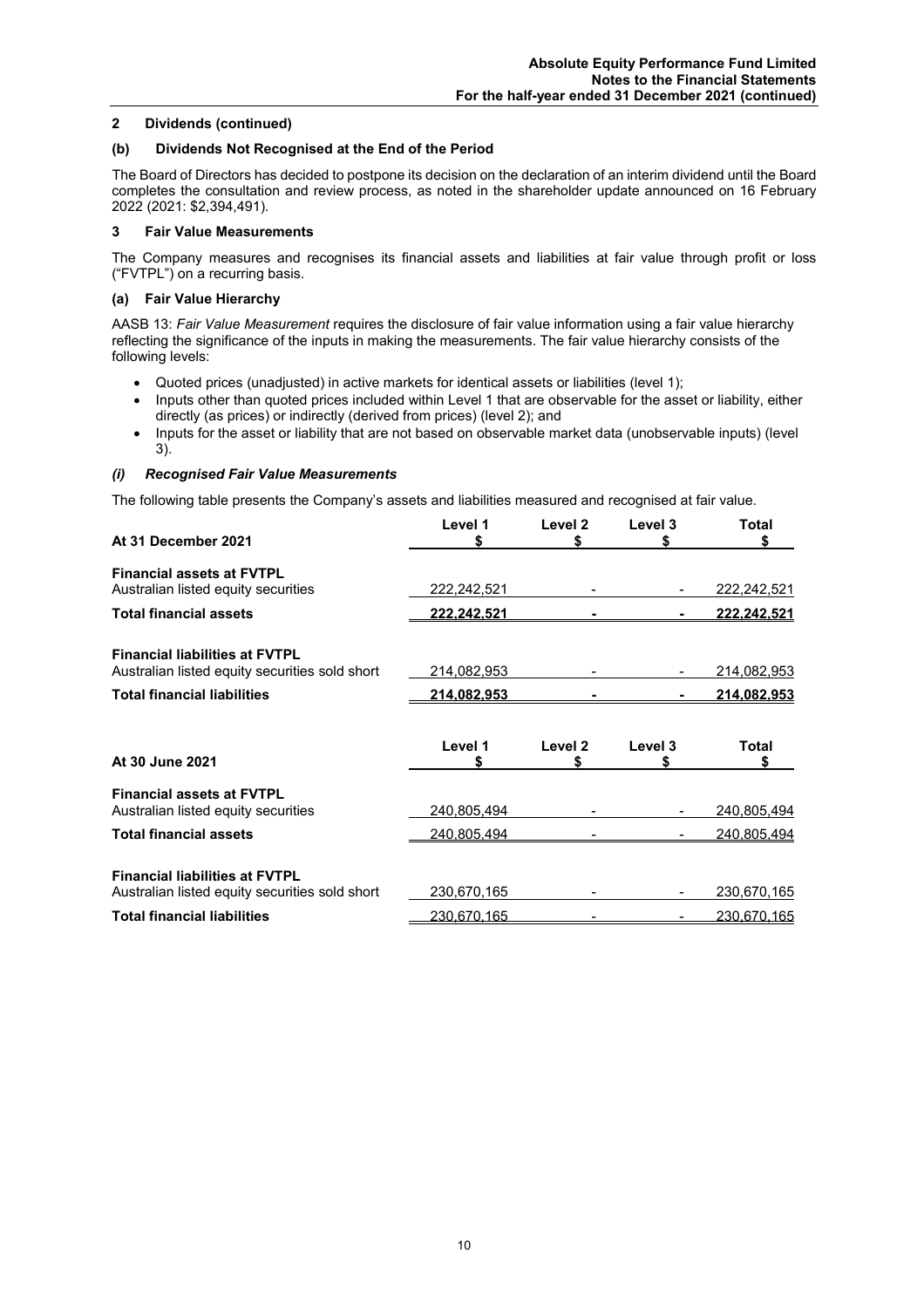#### **3 Fair Value Measurements (continued)**

#### *(i) Recognised Fair Value Measurements (continued)*

There were no transfers between levels for recurring fair value measurements during the period.

The Company's policy is to recognise transfers into and transfers out of fair value hierarchy levels as at the end of the reporting period.

The carrying amounts of all financial instruments are reasonable approximations of the respective instrument's fair value.

#### **4 Segment Information**

The Company has only one reportable segment. The Company is engaged solely in investment activities, deriving revenue from dividend income, interest income and from the sale of its investments.

#### **5 Issued Capital**

|     |                                                                | <b>31 December 2021</b> |                     | 30 June 2021                |             |
|-----|----------------------------------------------------------------|-------------------------|---------------------|-----------------------------|-------------|
|     |                                                                | No of<br>shares         | \$                  | No of<br>shares             | \$          |
| (a) | <b>Share Capital</b>                                           |                         |                     |                             |             |
|     | Ordinary shares                                                | <u>90,379,949</u>       | 97,768,664          | 92,095,812                  | 99.540,708  |
| (b) | <b>Movements in Ordinary Share Capital</b>                     |                         |                     |                             |             |
|     | 31 December 2021                                               |                         | Number of<br>shares | <b>Application</b><br>price | \$          |
|     | Opening balance at 1 July 2021                                 |                         | 92,095,812          |                             | 99,540,708  |
|     | Shares issued on dividends re-invested *<br>Shares bought-back | (c)                     | <u>(1,715,863)</u>  |                             | (1,772,044) |
|     | Closing balance at 31 December 2021                            |                         | 90,379,949          |                             | 97,768,664  |
|     | 30 June 2021                                                   |                         | Number of<br>shares | <b>Application</b><br>price | \$          |
|     | Opening balance at 1 July 2020                                 |                         | 92,152,920          |                             | 99,604,773  |
|     | Shares issued on dividends re-invested<br>Shares bought-back   |                         | (57, 108)           |                             | (64, 065)   |
|     | Closing balance at 30 June 2021                                |                         | 92,095,812          |                             | 99.540.708  |

\* As the share price for the Company was less than the Company's NTA at the time of the final dividend payment on 15 October 2021, cash available for distribution as dividends on shares subject to the dividend reinvestment plan was used to acquire the Company's shares on-market and therefore no new shares were issued.

#### **(c) Share Buy-Back**

On 12 July 2021, the Company announced it intended to undertake an on-market share buy-back of up to 10% of the Company's issued share capital or approximately 9.2 million ordinary shares within the next 12 months. The share buy-back commenced on 5 October 2021 and during the period ended 31 December 2021, 1,715,863 shares have been bought-back. The shares bought-back were subsequently cancelled.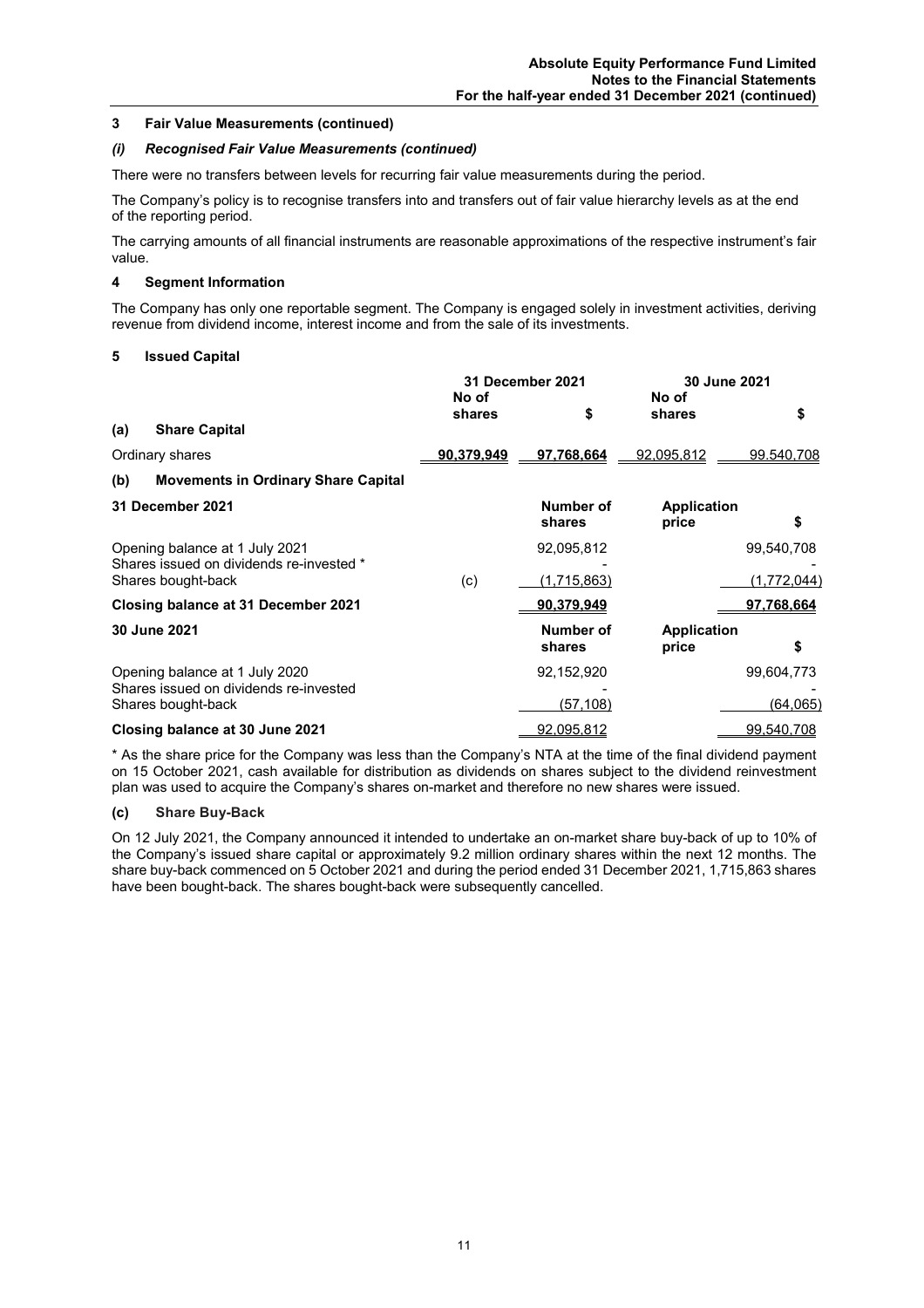| 6<br>(Loss)/ Earnings per Share                                                                                                  | 31 December 31 December<br>2021<br>\$ | 2020<br>\$       |
|----------------------------------------------------------------------------------------------------------------------------------|---------------------------------------|------------------|
| (Loss)/ Profit after income tax used in the calculation of basic and diluted<br>earnings per share                               | (2.163.165)                           | 3,068,513        |
| Basic (Loss)/ Earnings per Share<br>(a)                                                                                          | <b>Cents</b>                          | <b>Cents</b>     |
| Basic and diluted (loss)/ earnings per share attributable to the ordinary<br>equity holders of the Company                       | (2.36)                                | 3.33             |
| Weighted Average Number of Shares Used as Denominator<br>(b)                                                                     | No. of<br>shares                      | No. of<br>shares |
| Weighted average number of ordinary shares used as the<br>denominator in calculating basic and diluted (loss) earnings per share | 91.536.938                            | 92.096.323       |

As at the end of the period, there are no outstanding securities that are potentially dilutive in nature for the Company.

## **7 Events Occurring After the Reporting Period**

On 16 February 2022, the Company announced that a consultation and review process, including the appointment of legal counsel, had begun in relation to the continuation of the Company as a listed entity.

On 27 January 2022, Daniel Liptak replaced Raymond Da Silva Rosa as a Non-Executive Director of the Company.

Apart from the above, the Directors are not aware of any other events subsequent to period end that would materially affect the half-year financial report.

#### **8 Contingencies and Commitments**

The Company had no material contingent liabilities or commitments as at 31 December 2021.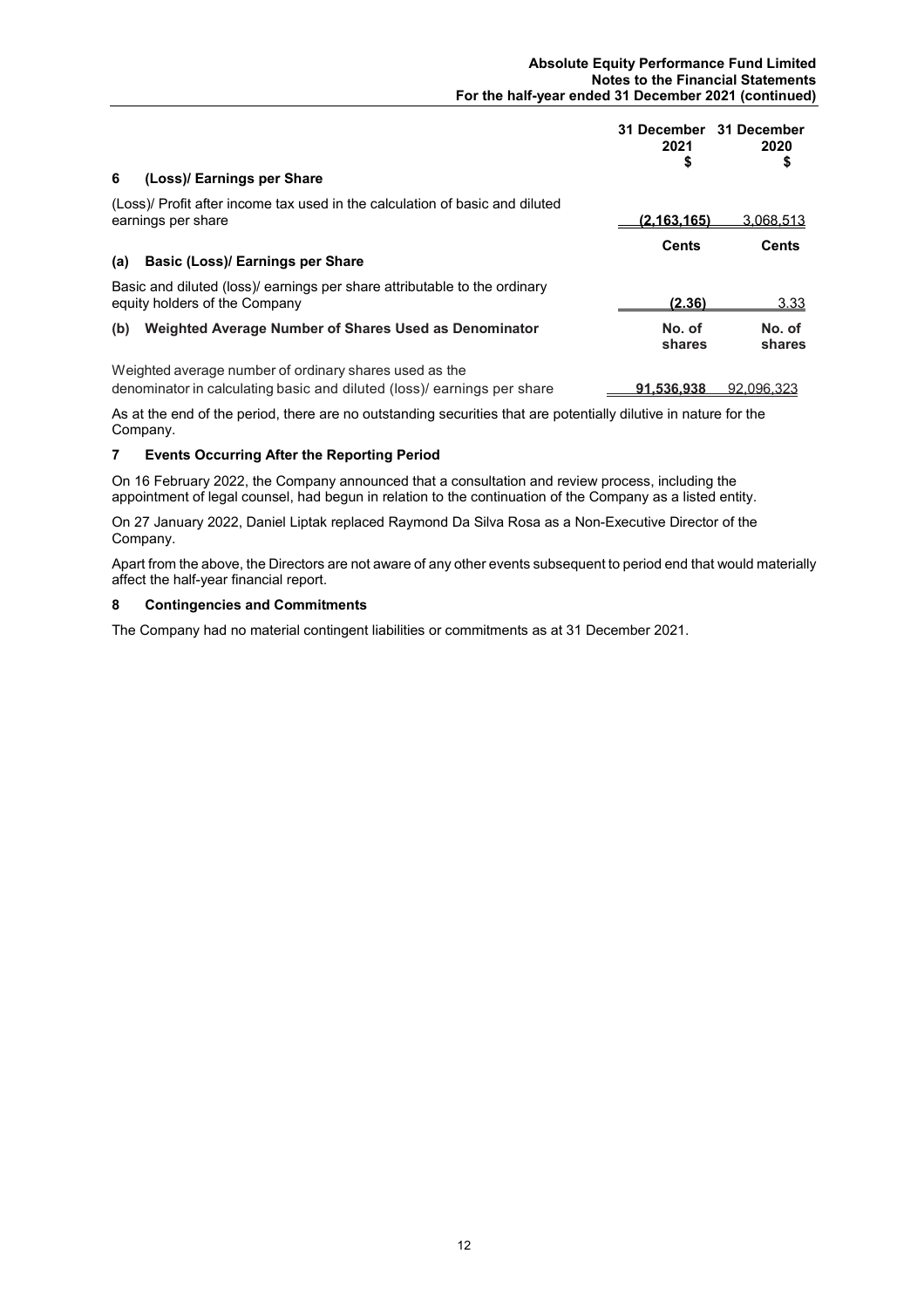### **Directors' Declaration**

In accordance with a resolution of the Directors of Absolute Equity Performance Fund Limited, the Directors of the Company declare that:

- (a) the financial statements and notes, as set out on pages 5 to 12 are in accordance with the *Corporations Act 2001* and:
	- (i) comply with Accounting Standard AASB 134 *Interim Financial Reporting,* the *Corporations Regulations 2001* and any other mandatory professional reporting requirements; and
	- (ii) give a true and fair view of the Company's financial position as at 31 December 2021 and of its performance for the period ended on that date.
- (b) In the Directors' opinion there are reasonable grounds to believe that the Company will be able to pay its debts as and when they become due and payable.

This declaration is made in accordance with a resolution of the Directors.

 $\log \sqrt{5}$ 

Marc Fisher Chairman

Sydney 25 February 2022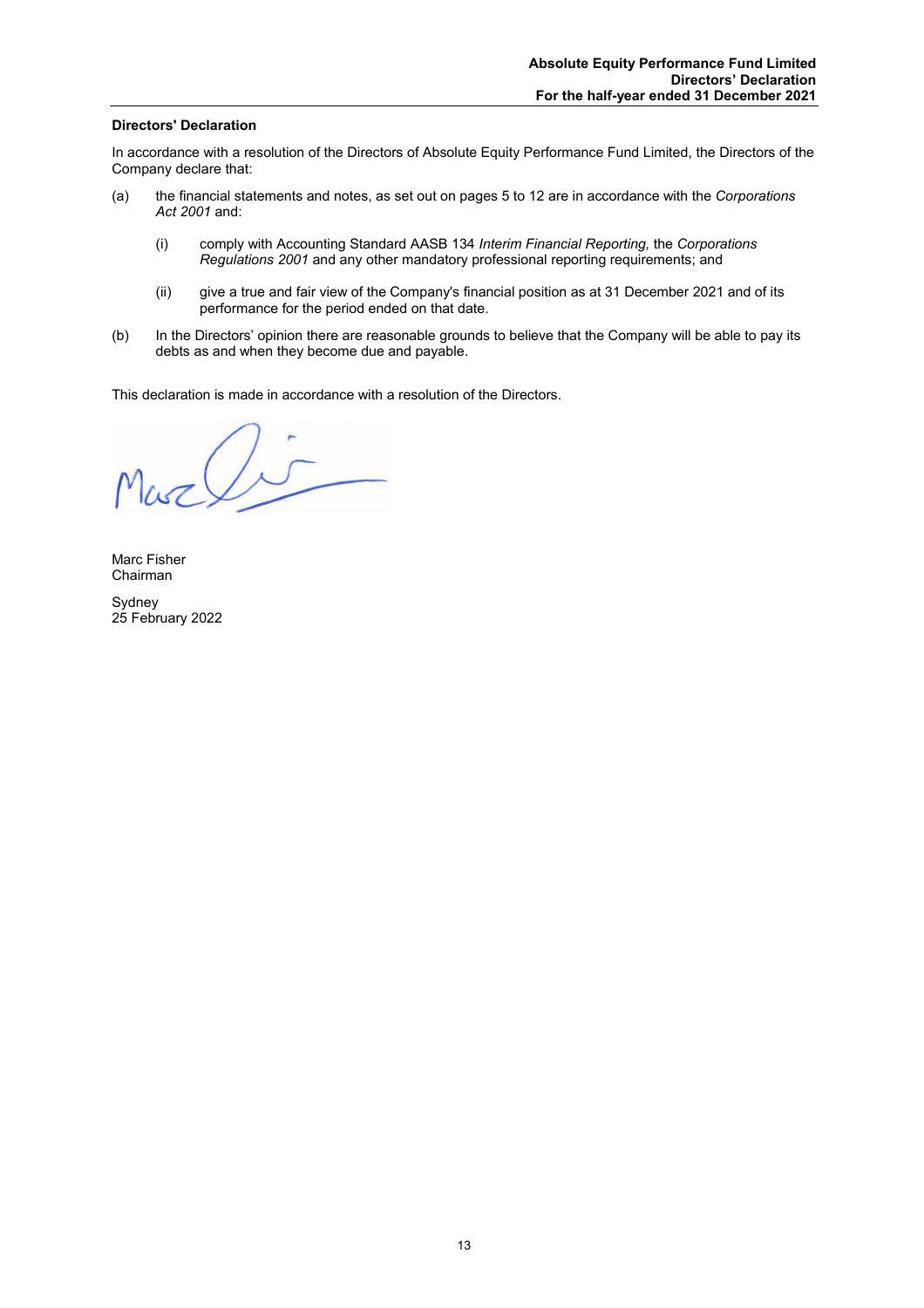

Level 16, Tower 2 Darling Park 201 Sussex Street Sydney NSW 2000

Postal Address GPO Box 1615 Sydney NSW 2001

*p.* +61 2 9221 2099 *e.* sydneypartners@pitcher.com.au

#### **Independent Auditor's Review Report To the Members of Absolute Equity Performance Fund Limited ABN 17 608 552 496**

# **Report on the Half-Year Financial Report**

# **Conclusion**

We have reviewed the half-year financial report of Absolute Equity Performance Fund Limited ("the Company") which comprises the statement of financial position as at 31 December 2021, the statement of comprehensive income, statement of changes in equity and statement of cash flows for the half-year ended on that date, a summary of significant accounting policies and other explanatory information, and the directors' declaration.

Based on our review, which is not an audit, we have not become aware of any matter that makes us believe that the accompanying half-year financial report of Absolute Equity Performance Fund Limited does not comply with the *Corporations Act 2001* including:

- (a) giving a true and fair view of the Company's financial position as at 31 December 2021 and of its performance for the half-year ended on that date; and
- (b) complying with Accounting Standard AASB 134 *Interim Financial Reporting* and the *Corporations Regulations 2001*.

### **Basis for Conclusion**

We conducted our review in accordance with ASRE 2410 *Review of a Financial Report Performed by the Independent Auditor of the Entity*. Our responsibilities are further described in the *Auditor's Responsibilities for the Review of the Financial Report* section of our report. We are independent of the Company in accordance with the auditor independence requirements of the *Corporations Act 2001* and the ethical requirements of the Accounting Professional and Ethical Standards Board's APES 110 *Code of Ethics for Professional Accountants (including Independence Standards)* ("the Code") that are relevant to our audit of the annual financial report in Australia. We have also fulfilled our other ethical responsibilities in accordance with the Code.

We confirm that the independence declaration required by the *Corporations Act 2001* which has been given to the directors of the Company, would be in the same terms if given to the directors as at the time of this auditor's review report.

### **Responsibility of the Directors for the Financial Report**

The directors of the Company are responsible for the preparation of the half-year financial report that gives a true and fair view in accordance with Australian Accounting Standards and the *Corporations Act 2001* and for such internal control as the directors determine is necessary to enable the preparation of the half-year financial report that gives a true and fair view and is free from material misstatement, whether due to fraud or error.

14



**Pitcher Partners is an association of independent firms.**

An independent New South Wales Partnership. ABN 17 795 780 962. Liability limited by a scheme approved under Professional<br>Standards Legislation. Pitcher Partners is a member of the global network of Baker Tilly Internation